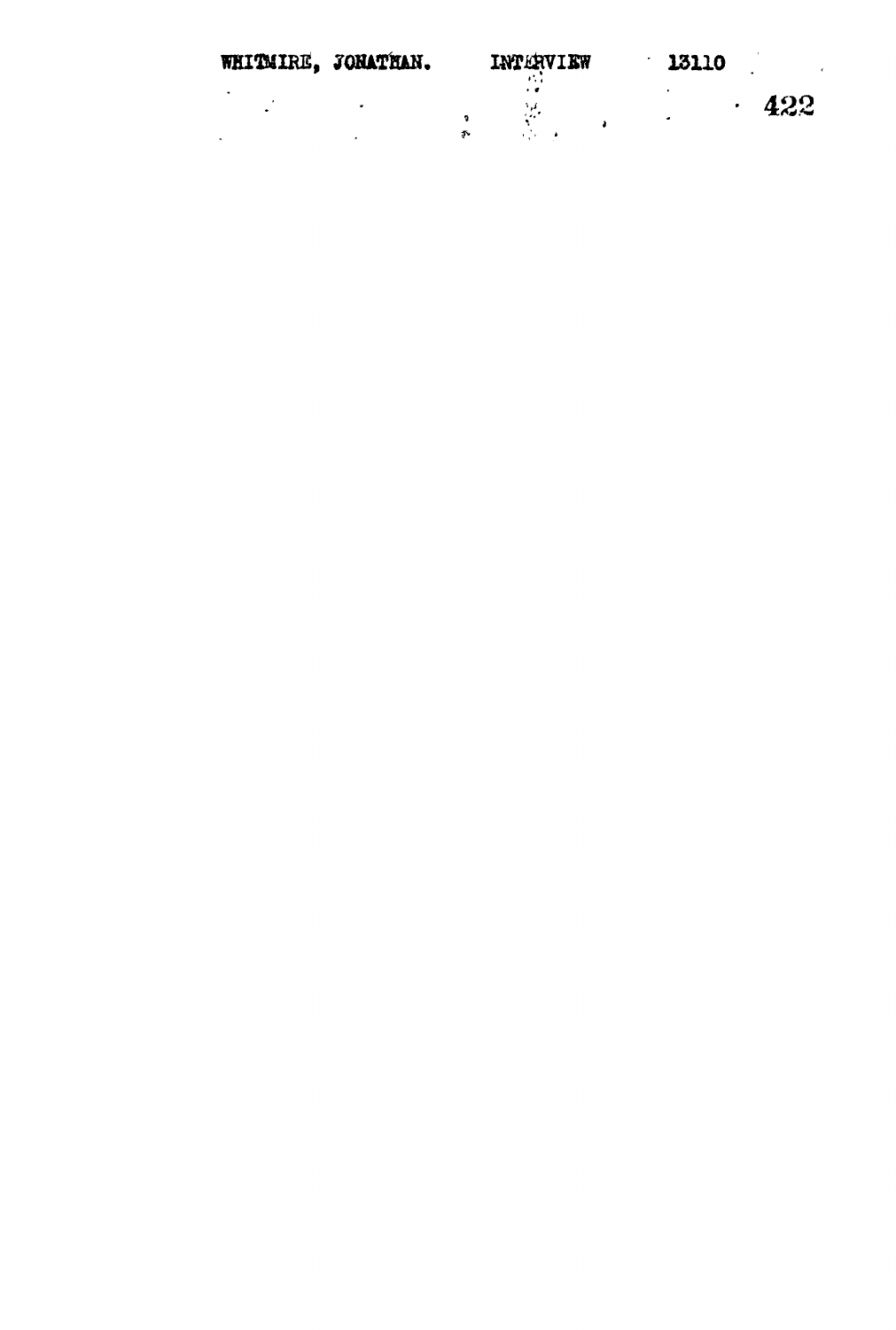|                              | <b>PLOGRAP-N FORM</b><br>WORKS PECURES, INTILIE RAINS<br>Indian-Flinesh Mistury (bushed for Cil. and |        |                                                                               |  |  |
|------------------------------|------------------------------------------------------------------------------------------------------|--------|-------------------------------------------------------------------------------|--|--|
| WHITMIRE, JONATHAN.          | NTERVIEW.                                                                                            | 13110. |                                                                               |  |  |
|                              |                                                                                                      |        |                                                                               |  |  |
|                              | Field Worker's name Gus Hummingbird.                                                                 |        |                                                                               |  |  |
|                              | This report mais on (dave) Rebruary 25, 1938                                                         |        |                                                                               |  |  |
|                              | $\mathcal{F} = \mathcal{F} = \mathcal{F} \mathcal{F} = \mathcal{F}$                                  |        |                                                                               |  |  |
|                              | 1. Name Jonathan Whitmire.                                                                           |        |                                                                               |  |  |
|                              | 2. Post Office Address ______ Westville, Oklahoma.                                                   |        |                                                                               |  |  |
|                              | 3. Residence address (or location)                                                                   |        | .<br>Nakuma ya punta kata mpangun sayu yao kata ya kata wa mujibi namaziwa ma |  |  |
|                              |                                                                                                      |        |                                                                               |  |  |
| $5.$ . Place of birth $\sim$ |                                                                                                      |        |                                                                               |  |  |
|                              |                                                                                                      |        |                                                                               |  |  |
| Name of Father<br>6.         |                                                                                                      |        | Place of birth                                                                |  |  |
| 7.                           |                                                                                                      |        |                                                                               |  |  |
|                              | Other information about mother                                                                       |        |                                                                               |  |  |
|                              |                                                                                                      |        |                                                                               |  |  |

suggested subjects and questions. Continue on blank sheets if necessary and attach firmly to this form. Number of sheets attached  $\underline{\qquad \qquad }$ 

 $\overline{a}$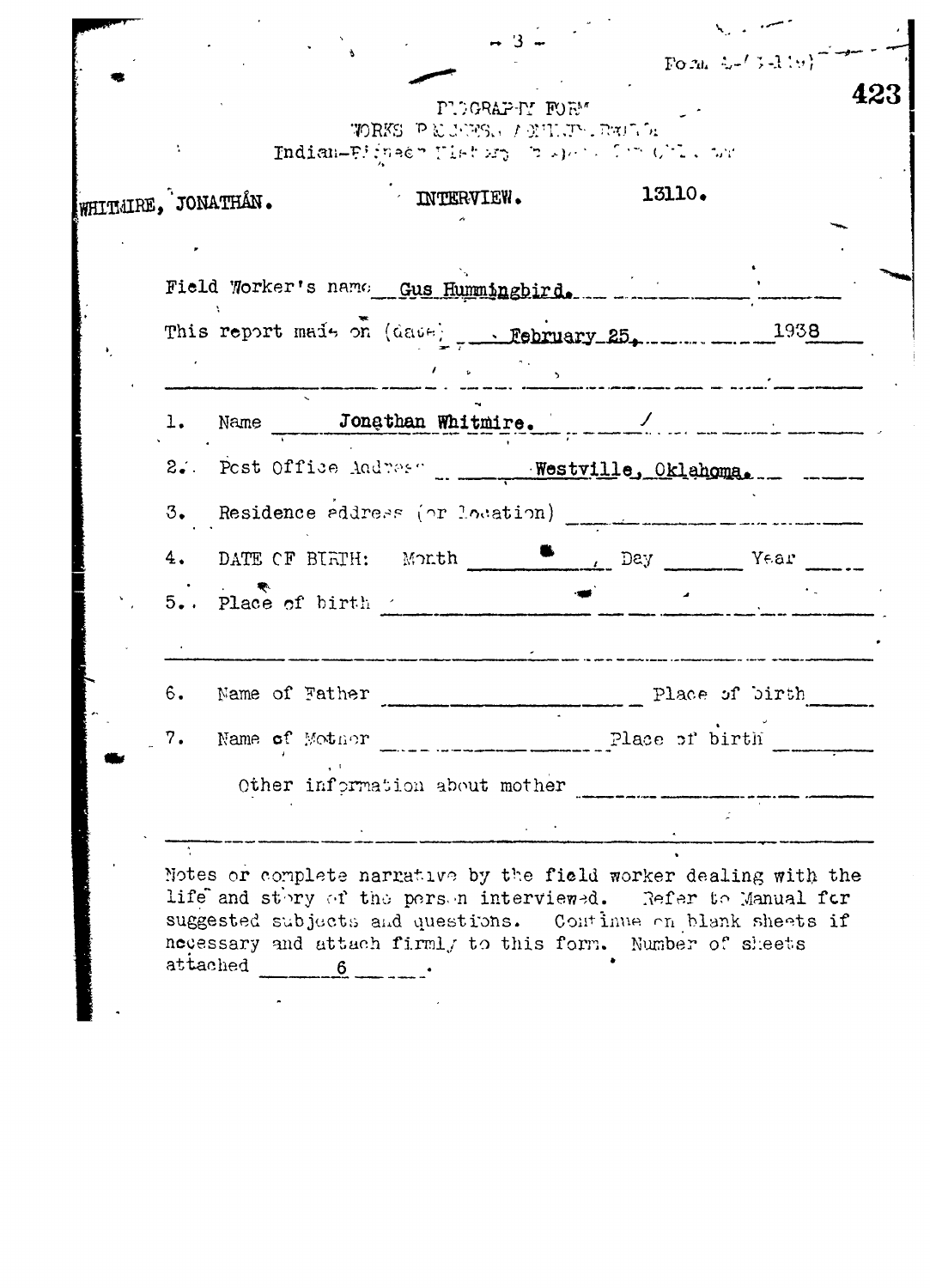#### WHITHIRE, JONATHAN. INTERVIEW. 13110.

Gus Hummingbird. Investigator. February 25. 1938.

#### An Interview with Johnson Whiteire. Westville, Oklahoma.

Jonathan (Jack) Whitmire, a three-quarter blood Gherokee, was born in Goinganake District, Cherokee Nation, September 27, 1890. He was the son of Walter Whitmire, an early day le der of the Cherokee people and a politican. His mother was Ella Still, a full blood Cherokee who also came from a well known family. **(All Contracts)** 

The family of the Whitmires were well known in the early days. They were Old Settlers in this country and were wellto-do- people. Only two of the Whitmires came and settled in the Goingsnake District; this was George and Johnson who came to this country in 1829. The grandfather of Jack settled on Peavine Creek about five miles north of the present town of Stilwell, now the county seat of Adair County.

Soon after the coming of Johnson Whitmire he married a lady by the name of Holt who was a part Cherokee\_and to this union there were two children born, Johnson and Charley, who are still living. In later years , or after the death of his wife, he married one Ella Still, a full blood Cherokee,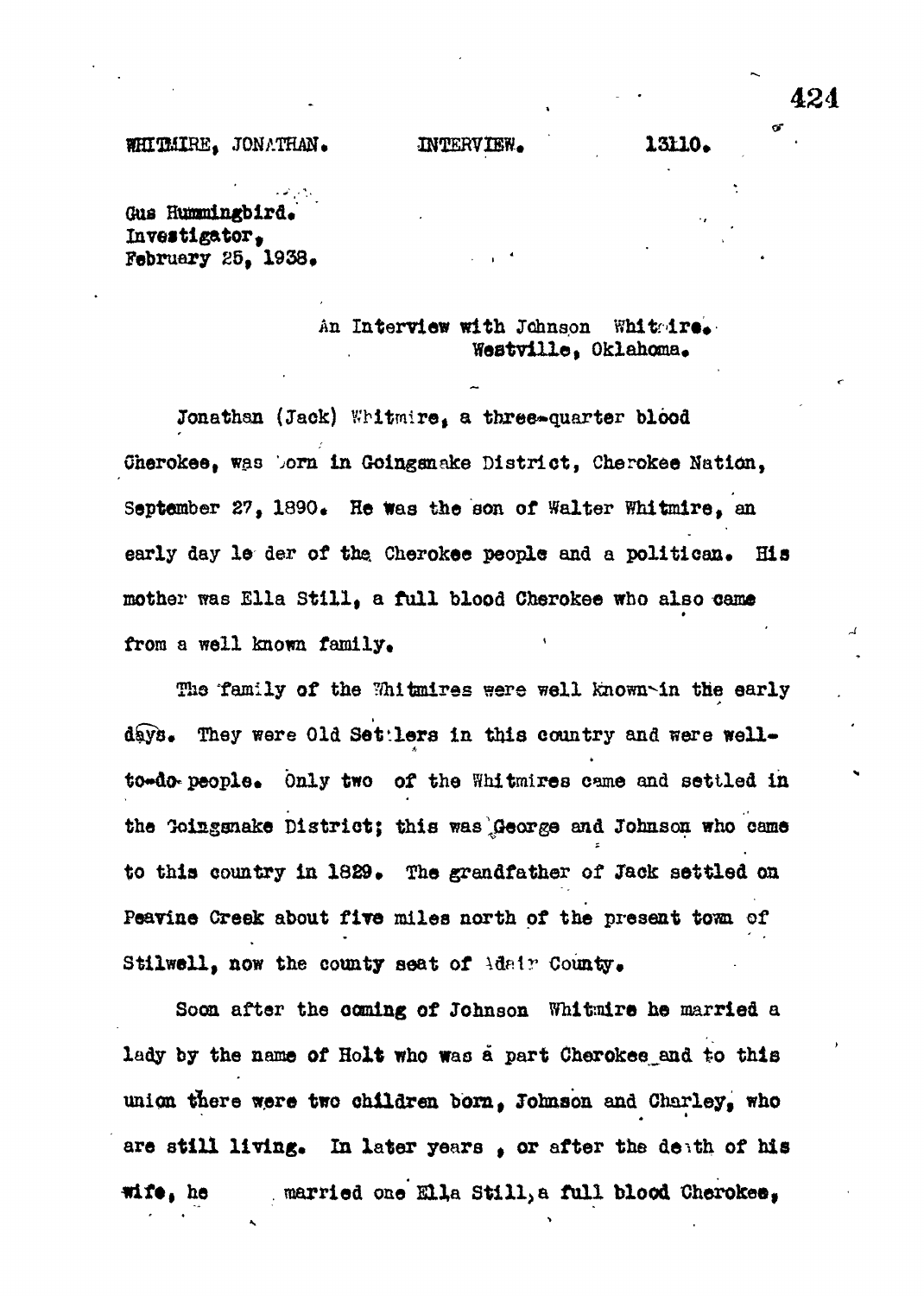## WHITMIRE JONATHAN. INTERVIEW. 13110.

and to this union there were three children born, namely: Walter, Willie, and Nellie.

The other Whitmire, George, settled on Barren Fork Creek on the farm now called the Old Getty Whitmire pl.ce. In earlier times this was the Whitmire Plantation on Barren Fork. The one on Peavine was called Whitmire Plantation **Were** on Peavine Creek. The WRI thire plan well-to-do. They owned slaves, therefore they had good reason to go with the South in the Civil .war.'

#### Early Life.

The father of Jack claimed a large farm on Barren Fork Creek kaom as the old Wright place and here he lived for a long time until he traded for a place on the prairie west of what is now Westville, Oklahoma. This farm consisted of about six hundred acres. a large farm in the early days. The family raised everything that they needed because there was not much of a market at that time but corn, oats and wheat were the principal crops.

Not much machinery was found in the Cherokee Nation. Wash first Lee was the/person that bought a thresher in this part of the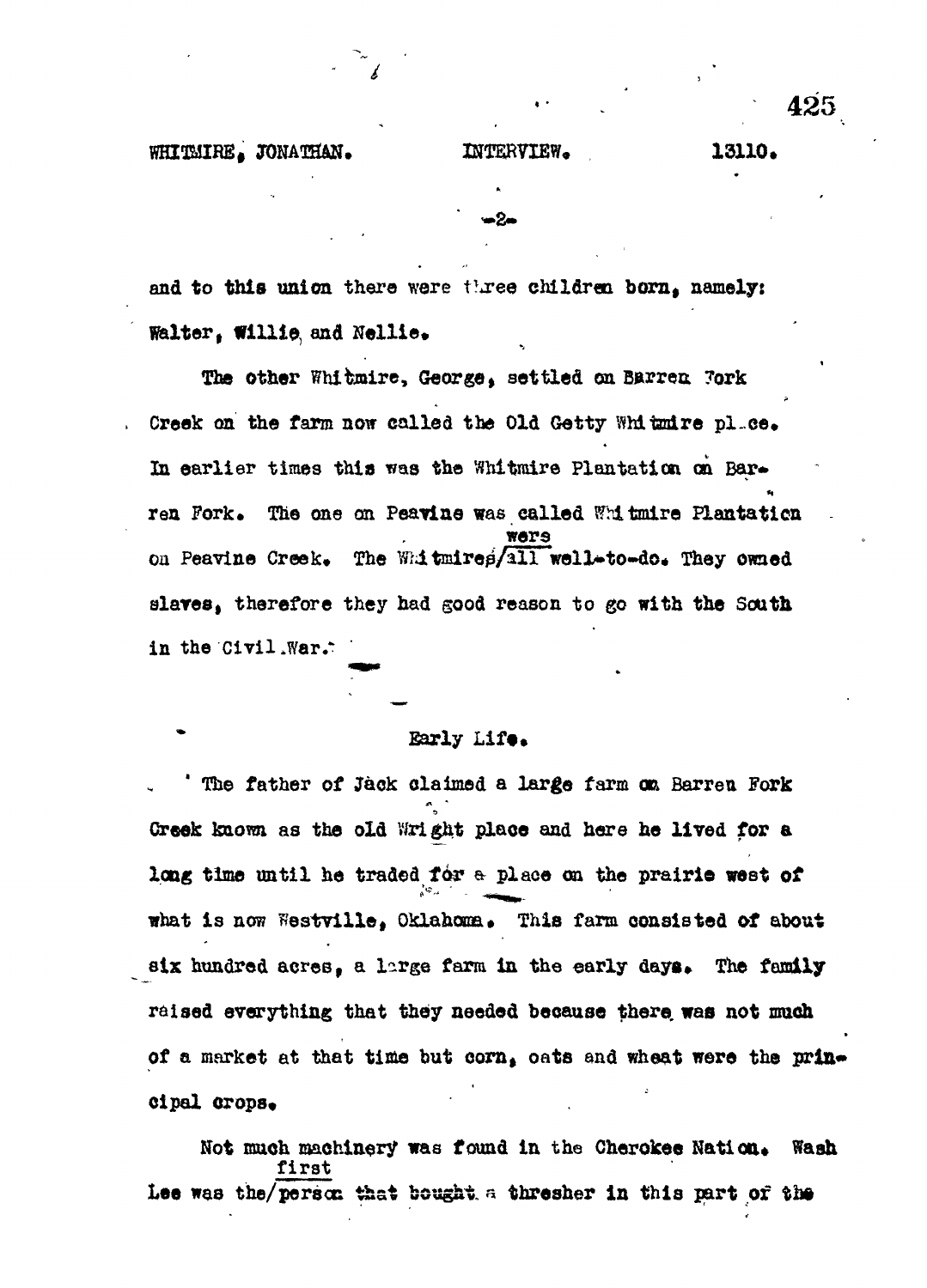## **JONATHAN. INTERVIEW. 13110 .**

**country.** There was no market in the Cherokeenation for **wheat and other small, grain} most of the wheat was ground Into flour and this, in turn, was used to pay for the labor on the farm. Most of the hired labor on this farm was paid \* of this ray. The WMtmires owned plenty/stock.**

#### Early School.

**The earliest school in this community that Jonathan** Whitmire knows anything about was the Green School, located about a mile northeast of the village of Addielee, **Oklahoma. This place was first established as a Presbyter • ian Church about 1877 and Reverend Sohaub was the first pastor or the Missionary that was stationed In this ohuroh. Later he was transferred to the present Dwight lesion in Sequoyah County.**

**George Smith was the early day teacher at this old school. He was appointed by the Cherokee Nation, all teachers at that time being appointed by the Board of Education. This board was appointed by thejchief or the Council, Later this old mission was moved north about a mile and called the Greenville church**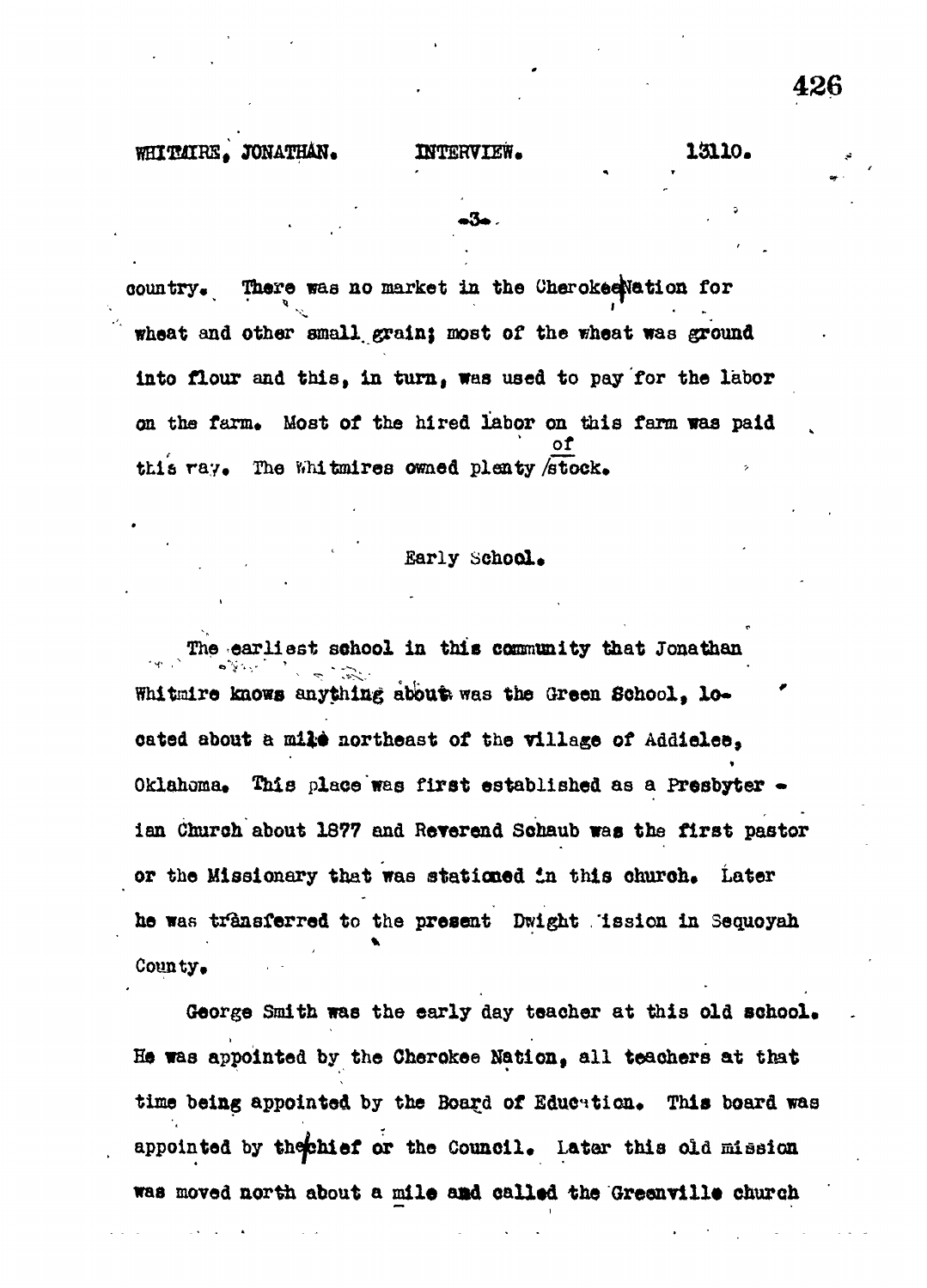#### WHITMIRE. JONATHAN. INTERVIEW.

# 13110.

実

-A

and the Baptist people had control at that time.

# Civil War,

At the outbreak of the Civil War the Whitmires were living on Peavine Creek on the plantation. Representatives from **both North and South would come to this plantation trying to get the Father to favor their part of the country. The North offered him command of an Indian Company if he would go with** them. But he had a large bunch of slaves at the time and had several thousand dollars invested in those slaves. So, after **close consideration he went South and all or his slaves went with him.** 

**' The Cherokees that lived in this part of the Goingsaake District called a meeting at did Big Shed, an old church on** the Feavine Creek. At this meeting they could not agree which **way they should go so they left it up to each men to go as he** pleased. They said that this was not their war, but some of **them were forced to favor the South on account of the large .** amount of money that they had invested in slaves. Only two families went with the South in this community, that was Johnson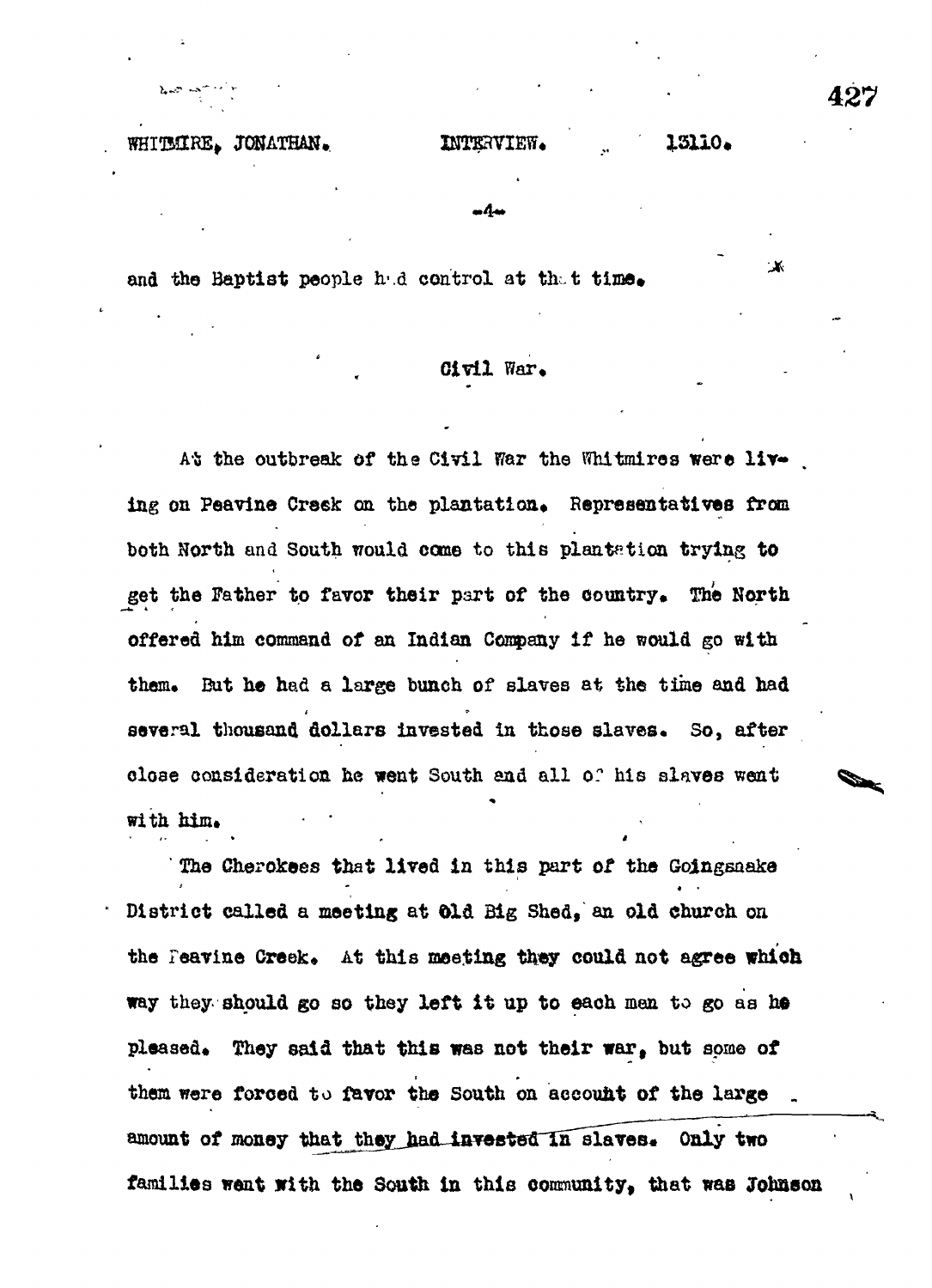Whitmire and George Crittenden who were both Old Settlers.

#### . **Politics.**

After the Civil War there were two political parties in the Cherokee Nation, the National and the Downing. Before the war these parties had been known as the Ross and the Ridge. The Whitmires were staunch supporters of the Downing Party. Walter Whitmire was elected to the National Council two terms and was a member of the council when the great railroad question came up. He did not favor this bill.

Jonathan does not remember much about the changes that took place in court house sites before statehood or in the •f early seventies. What he knows was told to him by his father. The Goingsnake Court House war moved three times. It was at first located on England Creek about ten miles northwest of 3tilwell on the farm that white Whitmire filed on at allotment, "is may be a better location to name-it was located on Barren Fork Creek that is about a mile south of the old George Witmire plantation. It was at this place that Tuxic